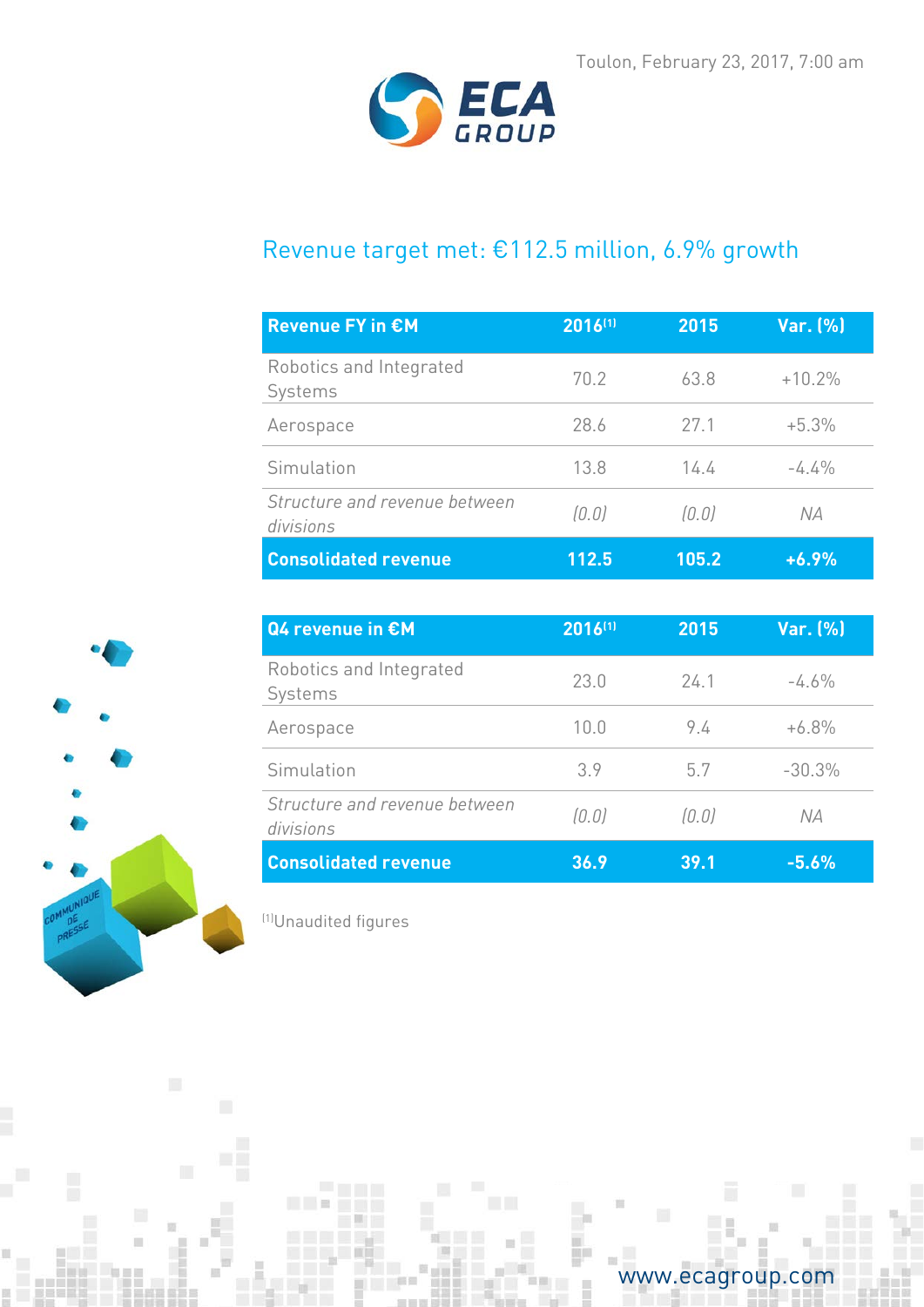

The revenue of the ECA Group grew by 6.9% in fiscal 2016 to  $\epsilon$ 112.5 million, exceeding its target of €110 million.

Business volume in the first half-year was high and contributed more than usual to revenue for the year. As in 2015, Q4 2016 was the strongest quarter of the year for the Group, although it was down slightly on 2015 (-5.6%).

Growth was strong in *[Robotics and Integrated Systems](http://www.ecagroup.com/en/robotic-and-integrated-systems)* (up 10.2%) and in *[Aerospace](http://www.ecagroup.com/en/aerospace)* (up 5.3%). *[Simulation](http://www.ecagroup.com/en/training-simulation)* contracted by -4.4% in the year, following a very good year in 2015 (16.5% growth relative to 2014). Acquisitions (ELTA and BE MAURIC at the end of November 2016) are consolidated for only one month and therefore made only a marginal contribution to revenue (less than  $£14$  million

## Outlook

The Group built up a powerful sales momentum with many successes throughout 2016.

*[Robotics and Integrated Systems](http://www.ecagroup.com/en/robotic-and-integrated-systems)* continued to develop different and complementary robotic systems for mission performance. These systems of robots that operate cooperatively and are engineered with increasing autonomy were presented at the Euronaval Expo (for submarine applications). In this area, the Group announced the delivery of several robotic systems of this type to two marine corps, including the Kazakhstan Marine in 2016 *[\(see press release of September 20, 2016\).](http://www.ecagroup.com/en/financial/delivery-first-robotic-unmanned-mine-counter-measures-mcm-systems)*

The *[Robotics and Integrated Systems](http://www.ecagroup.com/en/robotic-and-integrated-systems)* division also continues its drive to increase sales of its [IT180 airborne drone,](http://www.ecagroup.com/en/find-your-eca-solutions/uav?) for both civilian (surveillance of sensitive areas and fire safety surveillance, etc.) and dedicated naval applications measuring vessel magnetism *[\(see press release of October 18,](http://www.ecagroup.com/en/financial/eca-group-receives-innovation-trophy-euronaval-tradeshow-sterna-application-uav-it180)  [2016\)](http://www.ecagroup.com/en/financial/eca-group-receives-innovation-trophy-euronaval-tradeshow-sterna-application-uav-it180)*. The Group was also awarded the Innovation Prize during the Euronaval Expo for this new application combining the use of an [unmanned aerial](http://www.ecagroup.com/en/find-your-eca-solutions/uav?)  [vehicle](http://www.ecagroup.com/en/find-your-eca-solutions/uav?) (the IT180, for example) and a magnetic detection system carried by the drone to measure the magnetism of a vessel.

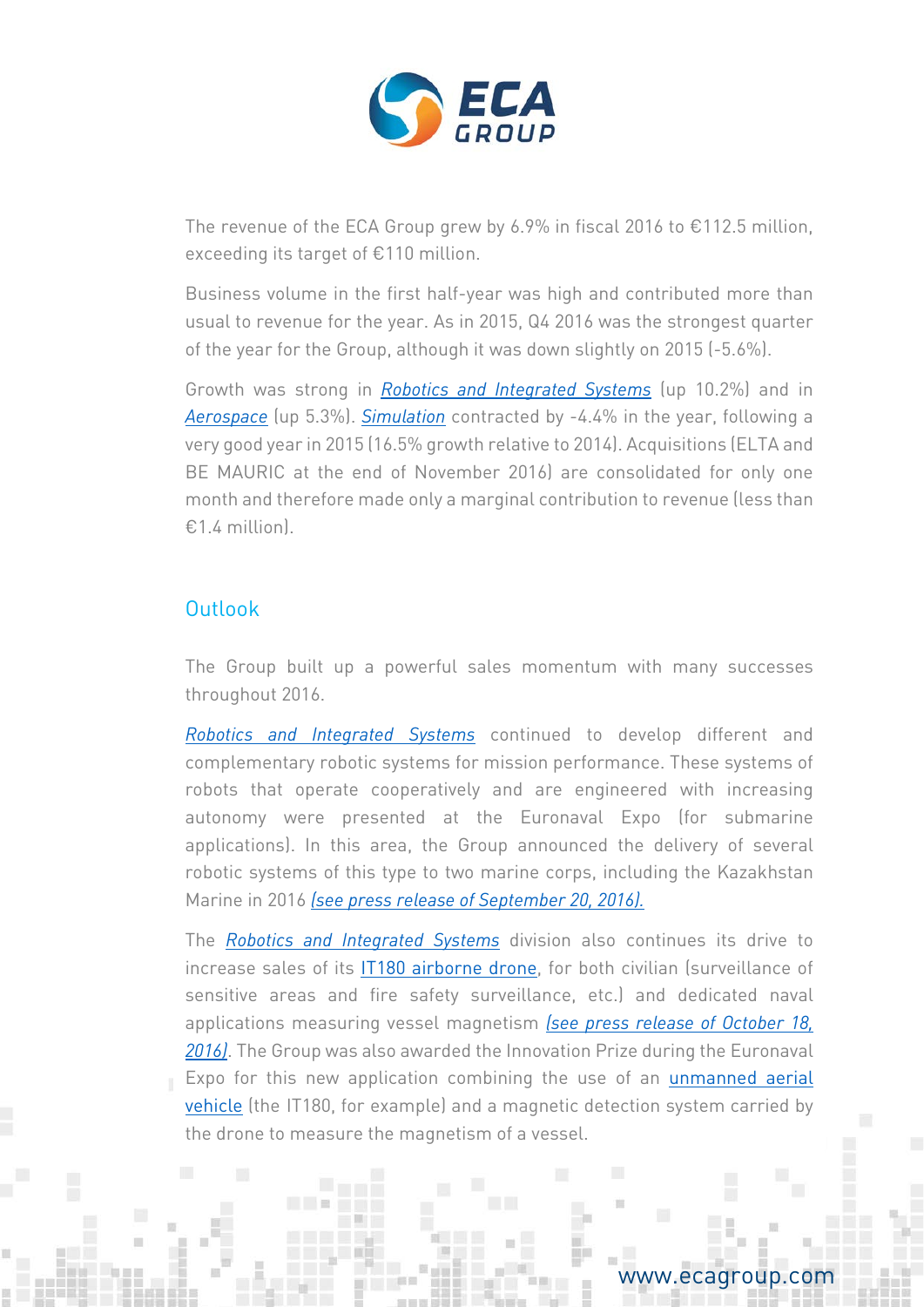

Finally, while the acquisition at the year end of 60% of the capital of BE Mauric - a naval architecture firm that designs different types of ships for the defense, security and Oil&Gas industries – will not contribute additional revenue for the ECA Group in the future, it will accelerate its development in robotic systems, expand its range of unmanned surface vehicles [\(USVs\)](http://www.ecagroup.com/en/find-your-eca-solutions/usv?) and allow it to examine ways to improve the integration of its naval or airborne drones, especially on small naval platforms.

With growth at 5.3%, the *[Aerospace](http://www.ecagroup.com/en/aerospace)* division delivered a good performance in fiscal 2016. It is strengthening its positions as a toptier supplier of [assembly systems](http://www.ecagroup.com/en/find-your-eca-solutions/assembly-lines?) and factory [testing,](http://www.ecagroup.com/en/find-your-eca-solutions/test-means?) while diversifying its client base and reinforcing its position as an operator in the high-tech sector. This new subsidiary bolsters the Group's aeronautics skills, not only through its activities and experience in embedded equipment, but also through its expertise in radio frequencies and radio navigation. With ELTA, the Group also gains an aerospace business, which will deepen the expertise of several companies in the Group.

ELTA's business could contract relative to historic levels during a necessary reorganization stage when a number of new products will be certified and finalized. In the medium term, the Group expects a significant strategic contribution that will aid the development of the division.

www.ecagroup.com

m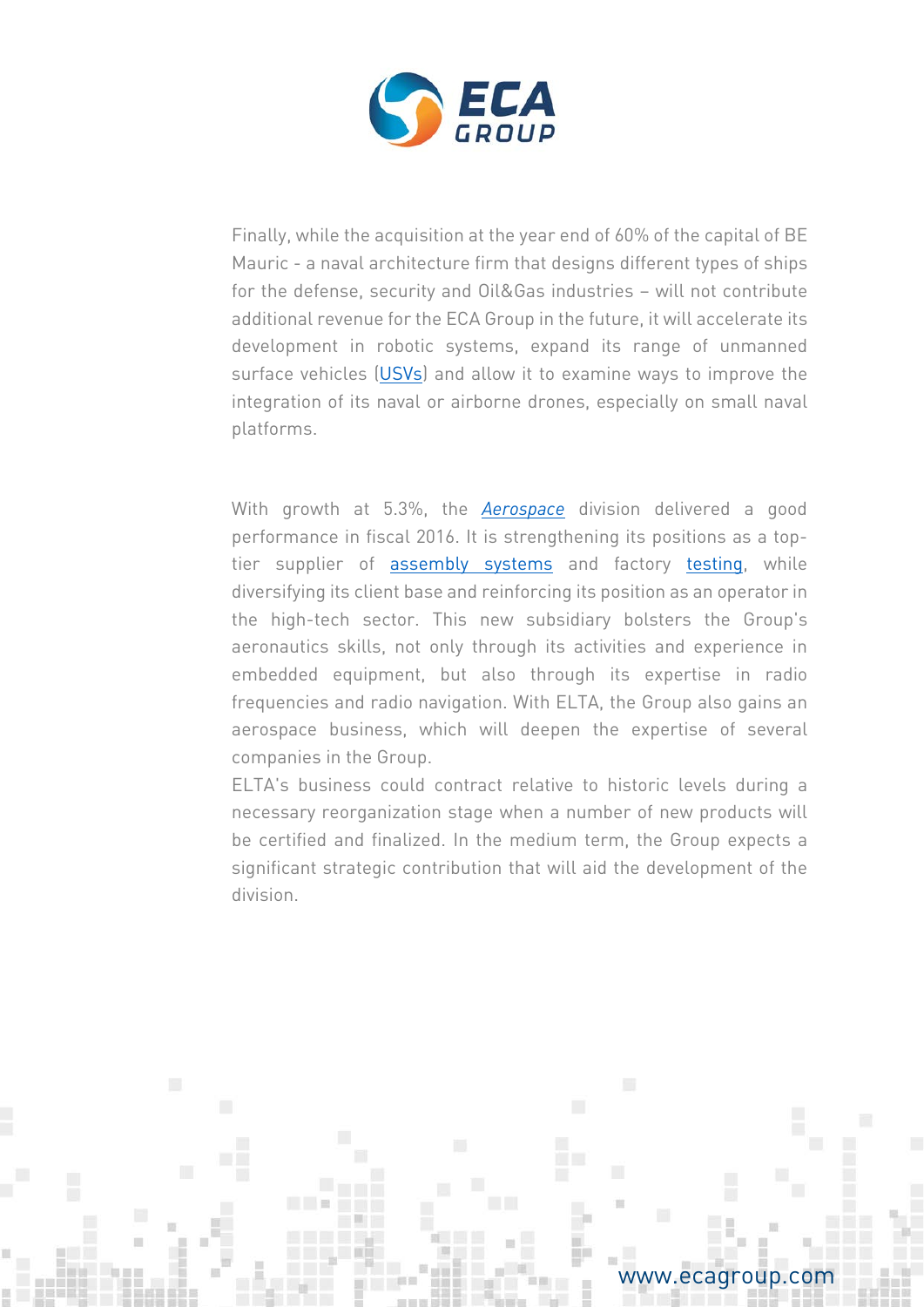

Finally, we expect a dynamic performance from the *[Simulation](http://www.ecagroup.com/en/training-simulation)* division in 2017, following a slight year-on-year decline in 2016. The division continues to look to new growth markets for tactical and mission simulators and unveiled a functional version of the [training simulator for light military](http://www.ecagroup.com/en/solutions/military-vehicle-simulator)  [vehicles](http://www.ecagroup.com/en/solutions/military-vehicle-simulator) during the Eurosatory international exhibition in June 2016. The Group has also just announced it has won a [large new contract](http://www.ecagroup.com/en/financial/eca-group-announces-2nd-contract-military-vehicle-training-simulators) from the same client in the Middle East for the delivery of military vehicle driving simulators.

The ECA Group is targeting revenue in excess of €120 million in 2017.

Next report Publication of annual results: March 22, 2017



m